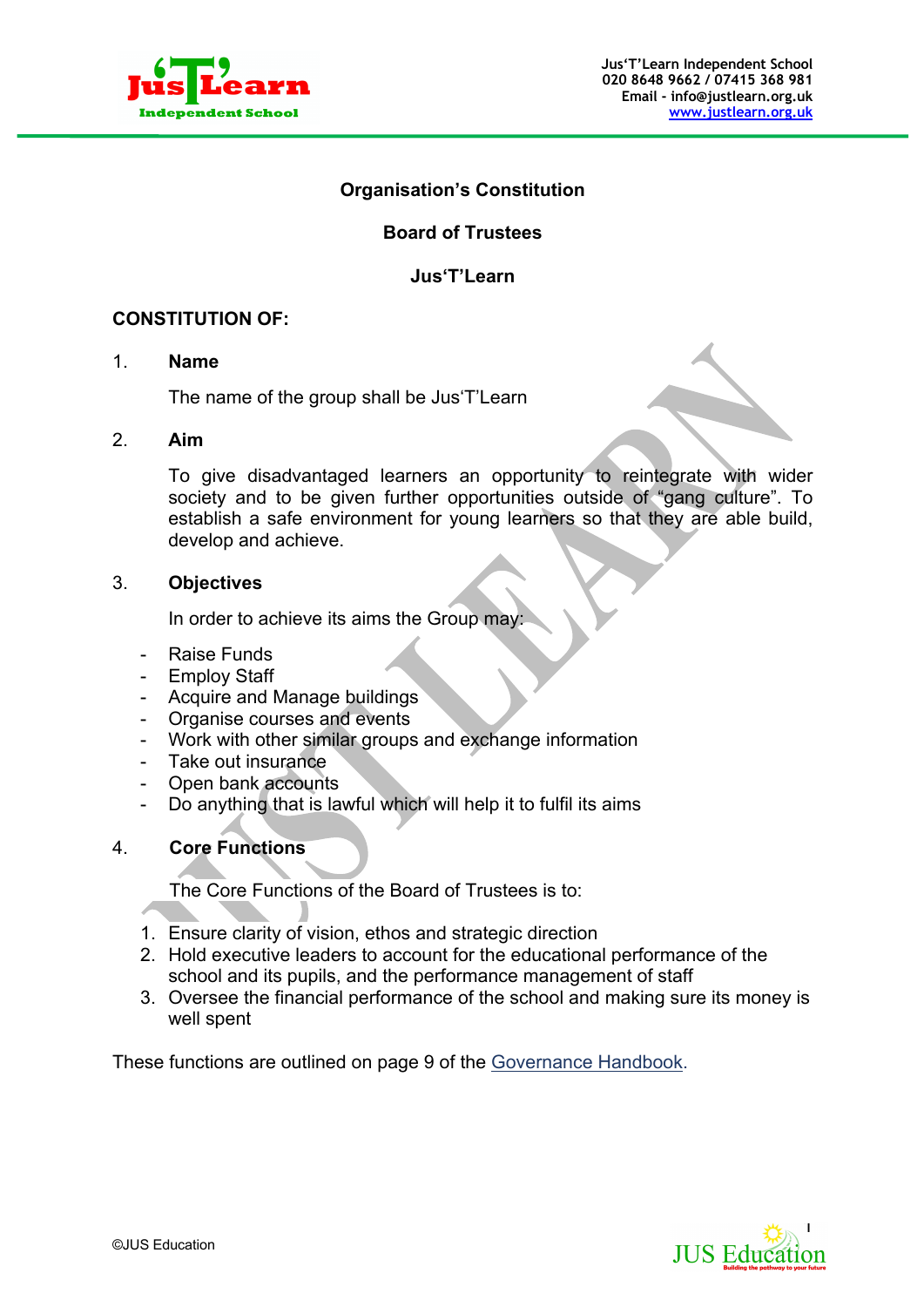

# **5. Key Tasks of the Board of Trustees:**

### **Pupils:**

- Promote pupil attainment in all areas of the curriculum
- Promote improvements in pupil attainment
- Improve assessed pupil progress in English and maths
- Make effective use of pupil premium funding to close the attainment gap (if appropriate to Just Learn Independent School)
- Meet the needs of pupils with special educational needs (SEN)
- Promote the highest possible standards of pupil behaviour
- Ensure the provision of appropriate sex education
- Ensure the provision of extra-curricular activities

#### **Leadership:**

- Ensure that all necessary child protection procedures are in place
- Oversee pupil admission arrangements
- Oversee the implementation of a home-school agreement
- Support the Director Of Just Learn Independent School in implementing an effective performance management system

#### **Staff:**

• Support the Director of Just Learn Independent School in providing the best possible staff, at all levels, throughout the school

#### **Other**:

- Guarantee that all relevant health and safety procedures are implemented
- Provide and maintain the highest possible quality of buildings and facilities
- Oversee the implementation of fair and effective complaints and grievance procedures

## **6. Membership**

- (a) Membership of Jus'T'Learn shall be open to anyone who is interested in helping the group to achieve its aim and willing to abide by the rules of the group.
- (b) Membership shall be available to anyone without regard to gender, race, nationality, disability, sexual preference, religion or belief.
- (c) Every individual member and each organisation shall have one vote at Board of Trustee meetings

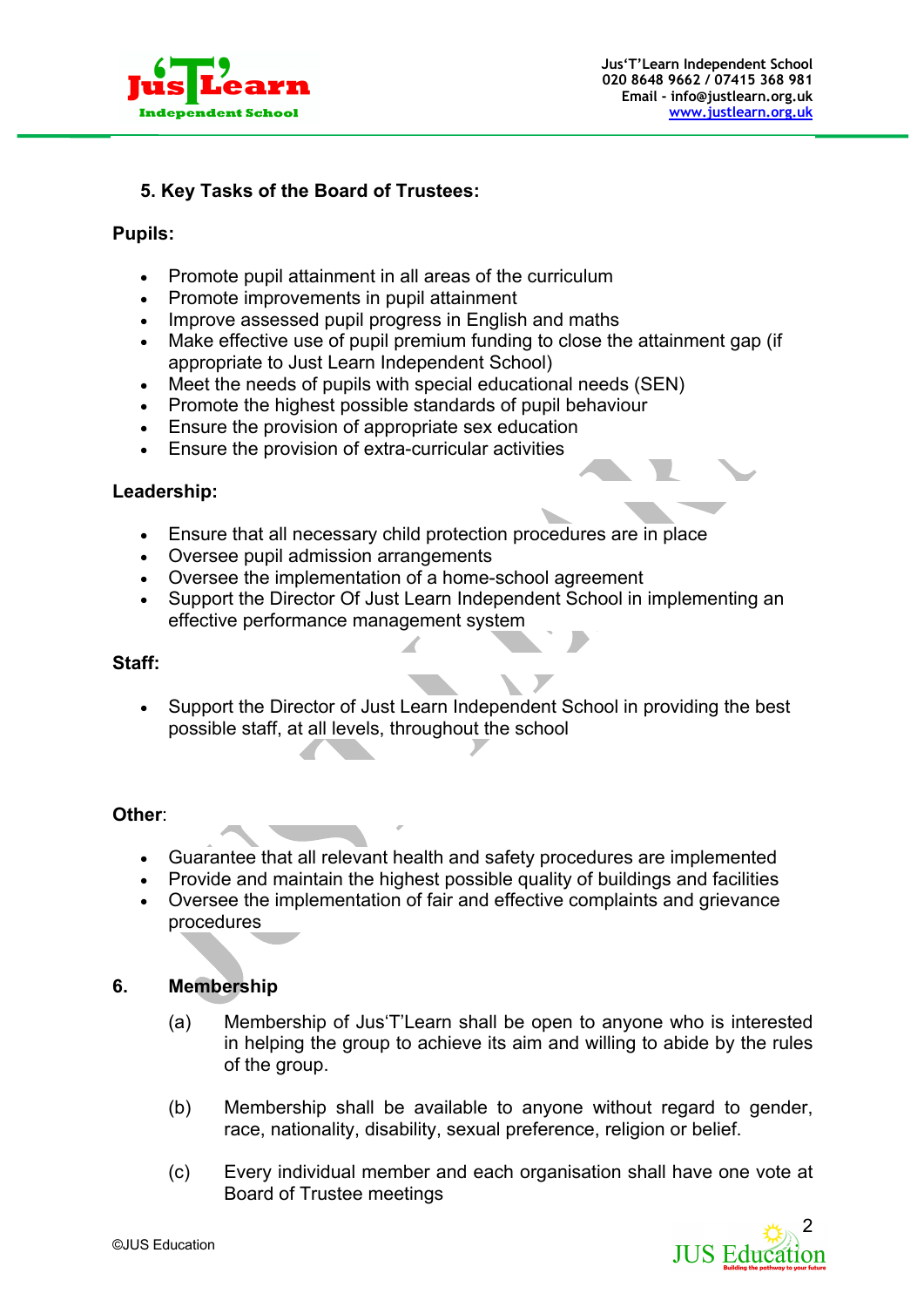

- (d) The Boards of Trustees shall have the power to refuse membership to an applicant, where it is considered, such membership would be detrimental to the aims, purposes or activities of the group.
- (d) Registration and termination of membership.
	- Any member of the board of trustees may resign his/her membership and any representative of a member organisation or section may resign such position, by giving to the chair of the association written notice to that effect.
	- The Board of Trustees may, by resolution passed at a meeting thereof, terminate or suspend the membership of any member, if in its opinion his/her conduct is prejudicial to the interests and objects of the association, PROVIDED THAT the individual member or representative of the member organisation (as the case may be) shall have the right to be heard by the General board before the final decision is made. There shall be a right of appeal to an independent arbitrator appointed by mutual agreement.

## **7. Management**

- (a) Jus'T'Learn shall be administered by a Board of Trustees of not less than three (3) people and not more than fifteen (15) members elected at the group's Annual General Meeting, Board Members must be at least 18 years old.
- (b) The officers of the Board of Trustees shall be:

The Chairperson The Internal Trustees The Independent Trustees

and such other officers the group shall deem necessary **at the meeting.**

- (c) The Board of Trustees shall meet at least twice a year.
- (d) At least five (5) trustee members must be present for the Board of Trustees meeting to take place.
- (e) Voting at Board of Trustee meetings shall be by show of hands on a majority basis. If there is a tied vote, then the chairperson shall have a second vote.

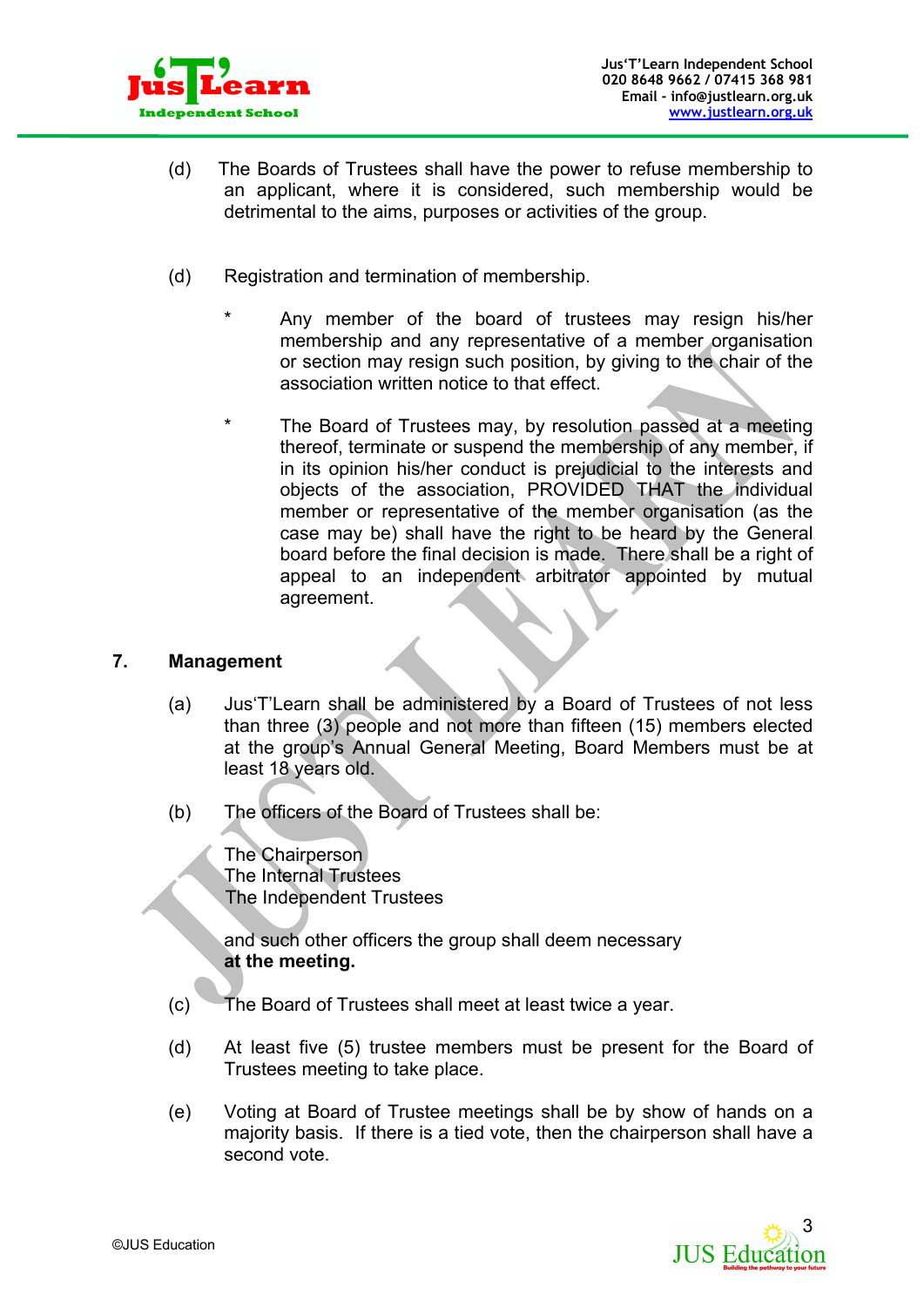

(f) Power to set up sub-groups and working parties as deemed necessary who shall be accountable to the board.

#### **8. Finance**

- (a) Any money obtained by the group shall be used only for the group.
- (b) Any bank accounts opened for the group shall be in the name of the group.
- (c) Any cheque issued shall be signed by at least two of any three nominated signatures.
- (d) The board will ensure that the group stays within the budget.

### **9. Board Meetings**

- (a) The board shall meet at least four (4) times each year.
- (b) The quorum for a meeting shall be five (5).
- (c) The board shall be accountable to the members at all times.
- (d) All meetings must be minuted and available to any interested party.
- (e) All board members shall be given at least seven (7) days' notice of a meeting unless it is deemed an emergency meeting.

## **10. General Public Meetings**

(a) The board shall call at least two general public meetings each year, the purpose of these meetings is for the group to account for its actions and consider the regeneration and development of

according to the group's objectives.

- (b) The Chair of the group shall normally chair these meetings.
- (c) At least fourteen (14) days' notice of such a meeting must be given and advertised in at least five (5) public places.
- (d) All meetings, including AGMs, must be minuted and available to any interested party.
- (e) The quorum for a General Meeting is six (6).

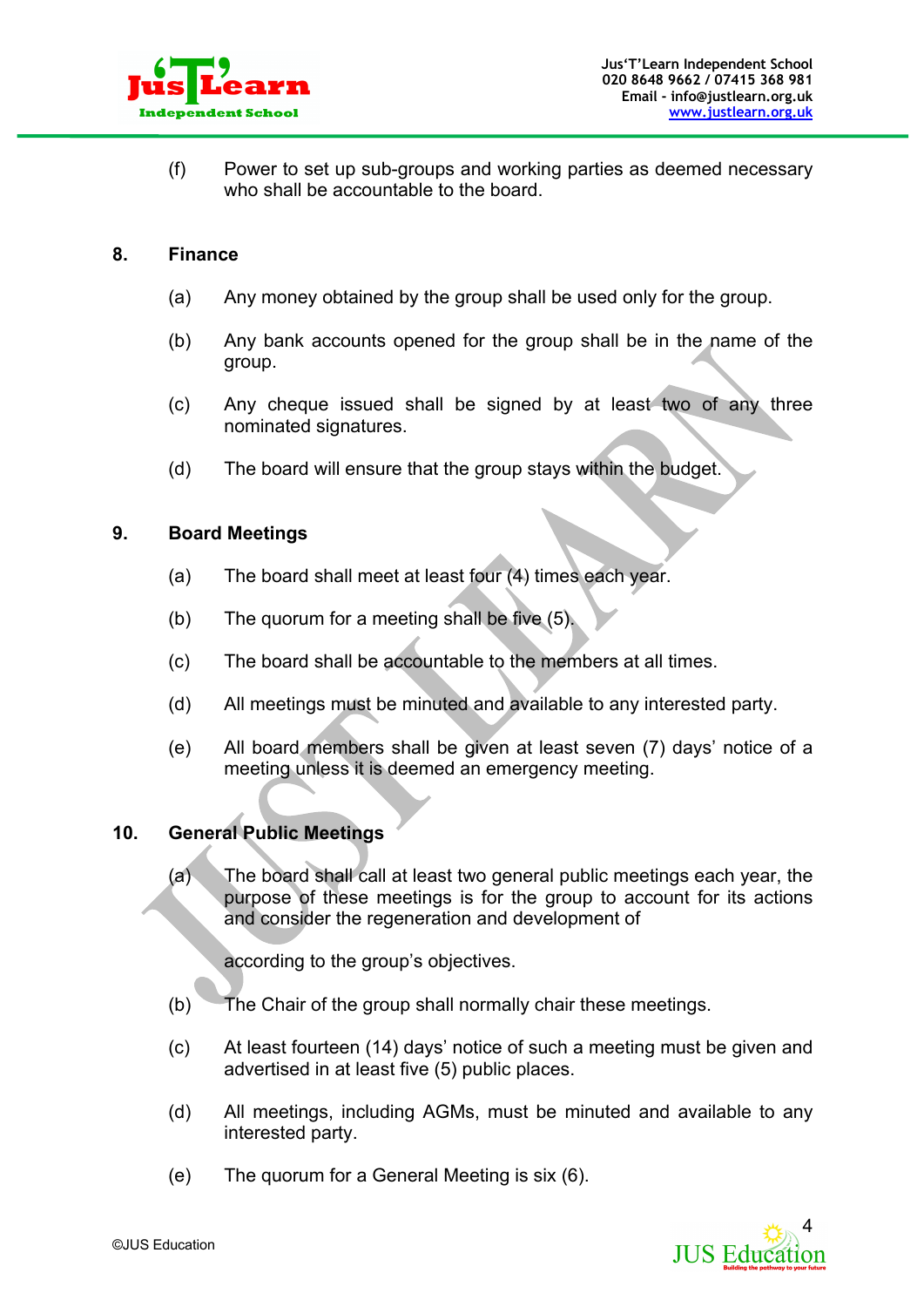

## **11. Annual General Meeting**

- (a) Jus'T'Learn shall hold an Annual General Meeting (AGM) at no more than 15 month intervals.
- (b) Where possible members shall be notified personally, otherwise notice will be deemed served by advertising the meetings in at least five public places giving at least 14 days' notice of the AGM.
- (c) The business of the AGM shall include:
	- Receiving a report from the head of school and chairperson of the group's activities over the year.
	- \* Receiving a report and presentation of the last financial year's accounts for the finances of the group.
	- \* Electing a new Board of Trustees and considering any other matter as may be appropriate at such a meeting.
- (d) The quorum for Annual General Meeting shall be at least eight (8) persons of which no more than four (4) shall be board members.

### **12. Alteration of the Constitution**

- (a) Proposals for amendments to this constitution, or dissolution must be delivered to the chairperson in writing. The chairperson in conjunction with all other officers shall then decide on the date of a forum meeting to discuss such proposals, giving at least four weeks (28 days) clear notice.
- (b) Any changes to this constitution must be agreed by at least two thirds of those members present and voting at any general meeting.

#### **13. Dissolution**

The group may be wound up at any time if agreed by two thirds of those members present and voting at any general meeting. Any assets shall be returned to their providers, if they require it, or shall be passed to another group with similar aims.